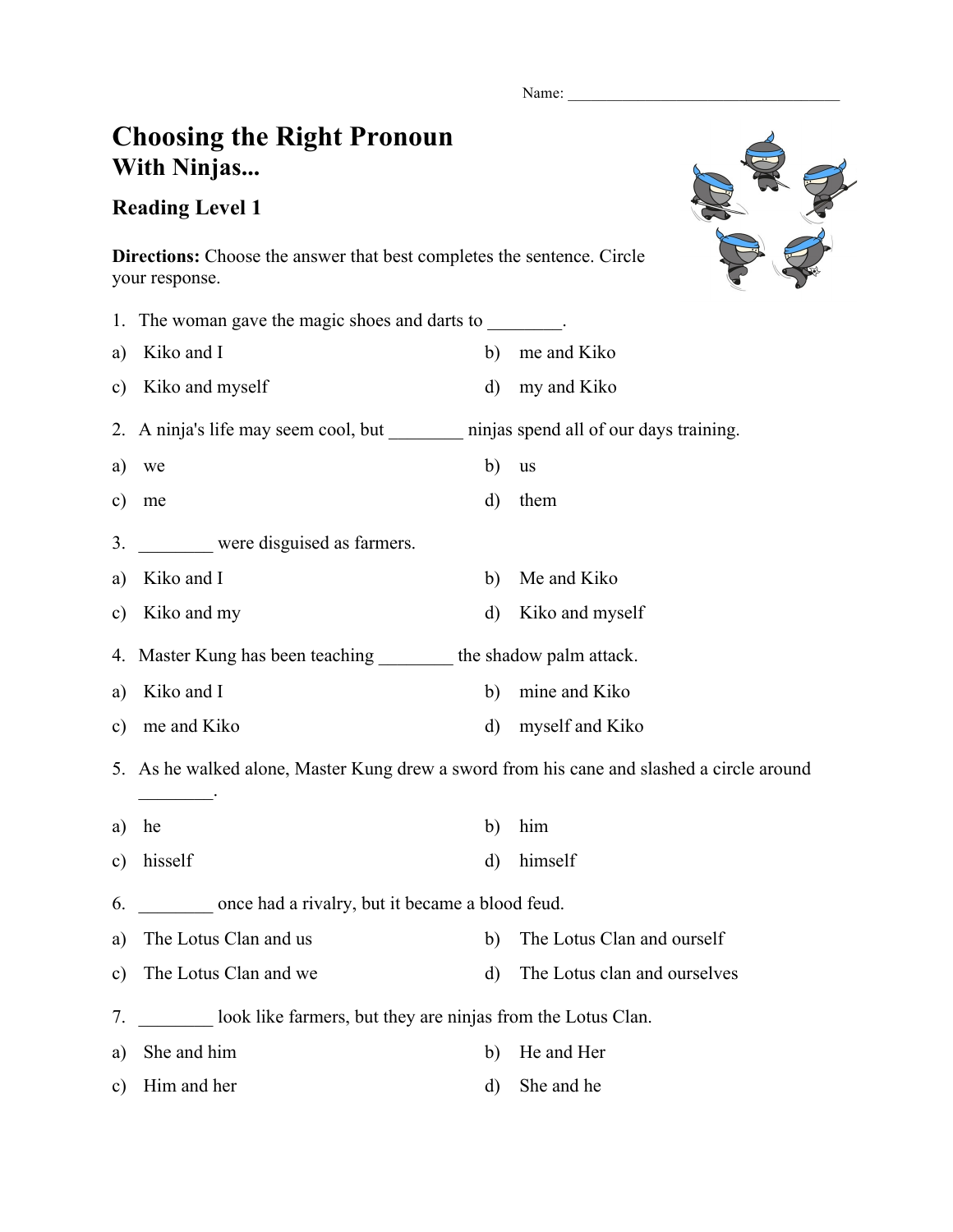|               | 8. Before the war, __________ taught us the healing arts.                         |              |                         |  |  |  |
|---------------|-----------------------------------------------------------------------------------|--------------|-------------------------|--|--|--|
| a)            | Master Kung and she                                                               | b)           | Master Kung and her     |  |  |  |
| $\mathbf{c})$ | Master Kung and she's                                                             | $\mathbf{d}$ | Master Kung and herself |  |  |  |
|               | 9. Master Kung taught how to hide under the weeds in the water.                   |              |                         |  |  |  |
| a)            | she and I                                                                         | b)           | me and her              |  |  |  |
| c)            | me and she                                                                        | $\rm d$      | her and I               |  |  |  |
| 10.           | were disguised when they stole the Shogun's sword.                                |              |                         |  |  |  |
| a)            | She and he                                                                        | b)           | Her and him             |  |  |  |
|               | c) He and her                                                                     | d)           | She and him             |  |  |  |
|               | 11. We may have been unarmed, but __________ ninjas are brave.                    |              |                         |  |  |  |
| a)            | $\bf{I}$                                                                          | b)           | me                      |  |  |  |
| c)            | we                                                                                | d)           | us                      |  |  |  |
| 12.           | As the guards shined the lights on ________, she threw a smoke bomb and vanished. |              |                         |  |  |  |
| a)            | she and I                                                                         | b)           | she and me              |  |  |  |
| $\mathbf{c})$ | her and I                                                                         | d)           | me and her              |  |  |  |
|               | are destined to fight again.<br>13.                                               |              |                         |  |  |  |
| a)            | Me and the Lotus Clan                                                             | b)           | The Lotus Clan and I    |  |  |  |
| $\mathbf{c})$ | The Lotus Clan and myself                                                         | d)           | The Lotus Clan and me   |  |  |  |
| 14.           | The red ninjas threw stars at                                                     |              |                         |  |  |  |
| a)            | he and her                                                                        | b)           | her and him             |  |  |  |
| $\mathbf{c})$ | she and him                                                                       | $\mathbf{d}$ | she and he              |  |  |  |
| 15.           | Those ninjas walk in the sand without leaving tracks so that no one can follow    |              |                         |  |  |  |
| a)            | they                                                                              | b)           | them                    |  |  |  |
| $\mathbf{c})$ | their                                                                             | $\mathbf{d}$ | they're                 |  |  |  |
| 16.           | Kiko was the one ____________ left the mess in Master Kung's rock garden.         |              |                         |  |  |  |
| a)            | who                                                                               | b)           | whom                    |  |  |  |
| $\mathbf{c})$ | whose                                                                             | d)           | whom's                  |  |  |  |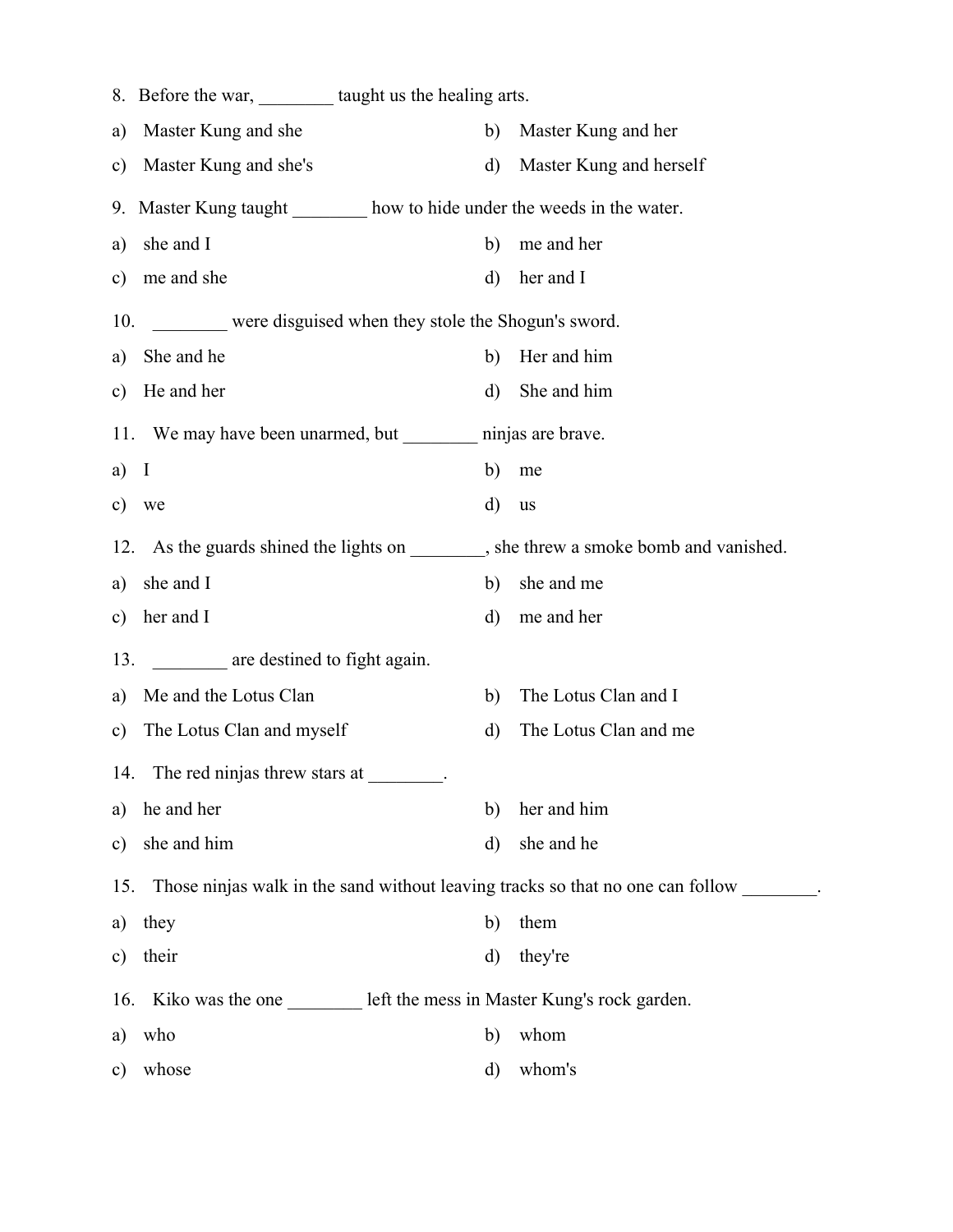|               | 17. Kiko prefers to use darts when is fighting.                                      |              |                                                                                           |  |  |
|---------------|--------------------------------------------------------------------------------------|--------------|-------------------------------------------------------------------------------------------|--|--|
| a)            | she                                                                                  | b)           | her                                                                                       |  |  |
| c)            | herself                                                                              | d)           | hers                                                                                      |  |  |
|               | 18. I saw the duel between ________.                                                 |              |                                                                                           |  |  |
| a)            | the Red Shogun and he                                                                | b)           | the Red Shogun and his                                                                    |  |  |
| C)            | him and the Red Shogun                                                               | $\rm d)$     | himself and the Red Shogun                                                                |  |  |
| 19.           | The Red Shogun invited __________ to the royal ball.                                 |              |                                                                                           |  |  |
| a)            | Kiko and I                                                                           | b)           | my and Kiko                                                                               |  |  |
| c)            | Kiko and myself                                                                      | d)           | me and Kiko                                                                               |  |  |
|               | 20. I told the Red Shogun that I could see ___________ serving in his army.          |              |                                                                                           |  |  |
| a)            | $\mathbf{I}$                                                                         | b)           | me                                                                                        |  |  |
| $\mathbf{c})$ | my                                                                                   | $\mathbf{d}$ | myself                                                                                    |  |  |
|               | 21. Kiko shot the dart at the pack of ninjas and hit the one _________ she targeted. |              |                                                                                           |  |  |
| a)            | who                                                                                  | b)           | whom                                                                                      |  |  |
| c)            | whose                                                                                | d)           | who's                                                                                     |  |  |
| 22.           |                                                                                      |              | Grey Lotus drew his sword and told __________ to be quiet with one finger over his mouth. |  |  |
| a)            | me and Kiko                                                                          | b)           | Kiko and I                                                                                |  |  |
| $\mathbf{c})$ | my and Kiko                                                                          | d)           | Kiko and myself                                                                           |  |  |
| 23.           | 11<br>ninja stars are these?" asked Kiko.                                            |              |                                                                                           |  |  |
| a)            | Who's                                                                                | b)           | Whoms                                                                                     |  |  |
| $\mathbf{c})$ | Whose                                                                                | d)           | Whom's                                                                                    |  |  |
| 24.           | Kiko had a secret pocket in ___________ sleeve from which she could draw her fans.   |              |                                                                                           |  |  |
| a)            | her                                                                                  | b)           | hers                                                                                      |  |  |
| $\mathbf{c})$ | herselfs                                                                             | d)           | herselves                                                                                 |  |  |
| 25.           | I trained to use the shadow arts for the good of the kingdom.                        |              |                                                                                           |  |  |
| a)            | Kiko and I                                                                           | b)           | me and Kiko                                                                               |  |  |
| C)            | Kiko and my                                                                          | d)           | Kiko and myself                                                                           |  |  |